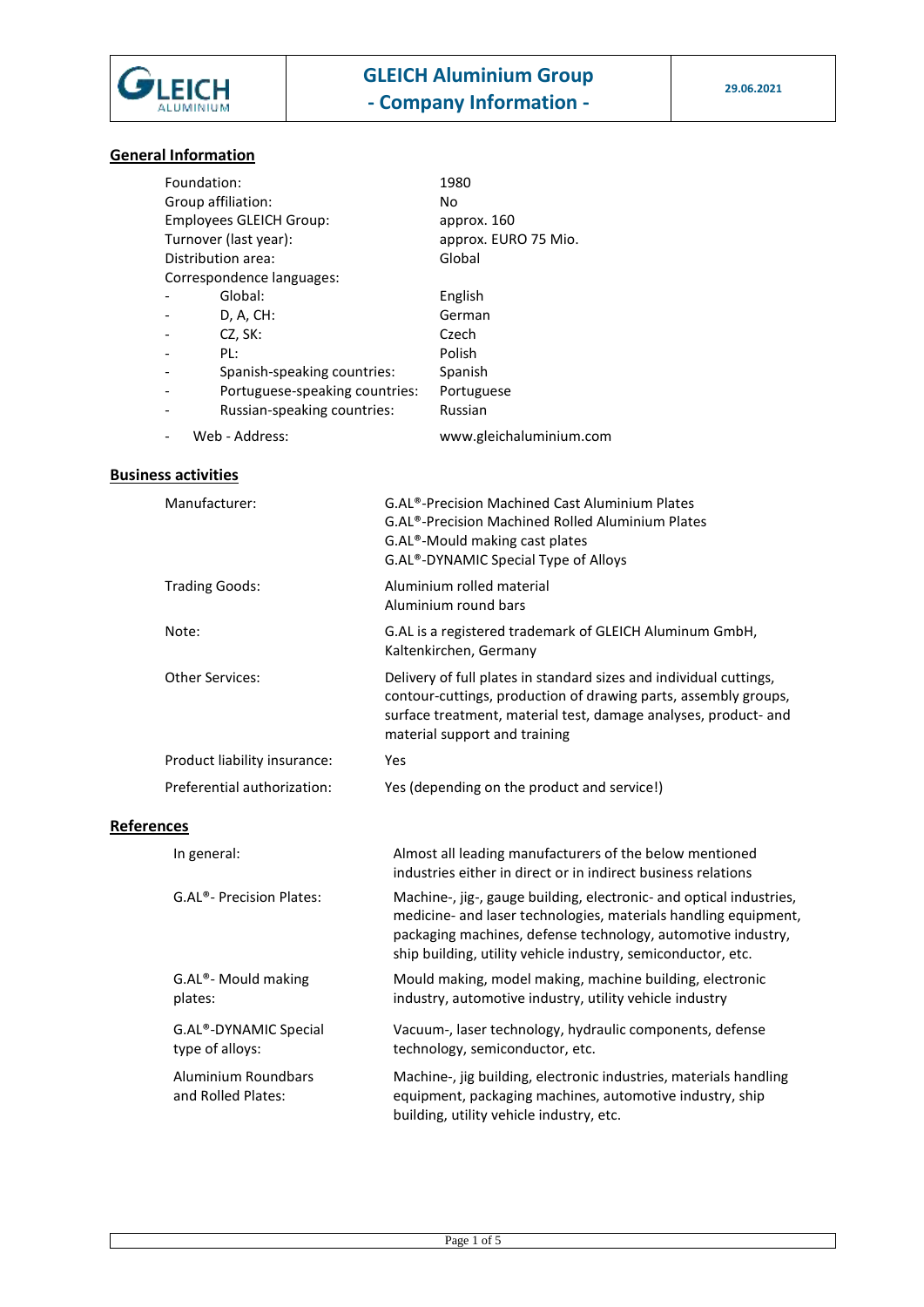

### **Management system**

Authorized Economic Operator [AEO] Full (AEO-F)

Quality management system: Certified according to DIN EN ISO 9001 : 2015 Energy management system: Certified according to DIN EN ISO 50001 :2018

## **Quality Management**

| <b>Frequently Asked Questions</b>                                                                                                         |                           | <b>Answer</b> |  |
|-------------------------------------------------------------------------------------------------------------------------------------------|---------------------------|---------------|--|
|                                                                                                                                           |                           | No            |  |
| Is a certified QM system introduced?                                                                                                      | X                         |               |  |
| Are responsibilities defined and documented?                                                                                              | X                         |               |  |
| Are internal audits carried out?                                                                                                          | X                         |               |  |
| Are customer audits allowed?                                                                                                              | X                         |               |  |
| Is the cost of non-conformance recorded and evaluated (complaint, failures)?                                                              | x                         |               |  |
| Is a test planning introduced?                                                                                                            | X                         |               |  |
| Are there quality tests during production?                                                                                                | x                         |               |  |
| Is a final control realized and evaluated?                                                                                                | $\boldsymbol{\mathsf{X}}$ |               |  |
| Are there written procedures for dealing with defective parts?                                                                            | $\boldsymbol{\mathsf{X}}$ |               |  |
| Can all testing and measuring tasks be realized?                                                                                          | X                         |               |  |
| Is there a test equipment list?                                                                                                           | x                         |               |  |
| All measuring instruments are tested regularly?                                                                                           | X                         |               |  |
| Are there any TQM - Activities?                                                                                                           |                           | X             |  |
| Is a supplier evaluation implemented?                                                                                                     | X                         |               |  |
| Is an incoming goods inspection implemented?                                                                                              | x                         |               |  |
| Are there fixed supplier quality measures?                                                                                                | x                         |               |  |
| Are there any special or other approvals or certifications regarding the products or the                                                  |                           | X             |  |
| company?                                                                                                                                  |                           |               |  |
| Can the products with certificates 2.1, 2.2 and 3.1 in accordance with<br>DIN EN 10204: 2004 be delivered?                                | X                         |               |  |
| Can at the express request of the customer a certificate 3.2 according to DIN EN 10204:<br>2004 be ordered?                               | X                         |               |  |
| Can be realized in case of damage a material testing in our company?                                                                      | X                         |               |  |
| Are customers' general business terms or general terms and conditions of purchase<br>accepted?                                            |                           | X             |  |
| Are there any technical delivery conditions for the products?                                                                             | $\mathbf x$               |               |  |
| Can QAA be agreed?                                                                                                                        | X                         |               |  |
| Is there the possibility of secrecy / confidentiality agreements?                                                                         | X                         |               |  |
| Are there any rights or opportunities for Patent opening arising from Community<br>development, would these only awarded to the partners? |                           | X             |  |
| Conform the products the directive on the restriction of hazardous substances? Can<br>such a declaration be issued?                       | X                         |               |  |
| Does a safety data sheets according to (EC) 1907/2006 (REACH) exist for all products?                                                     | X                         |               |  |
| Are Deliveries guaranteed under the REACH Regulation?                                                                                     | X                         |               |  |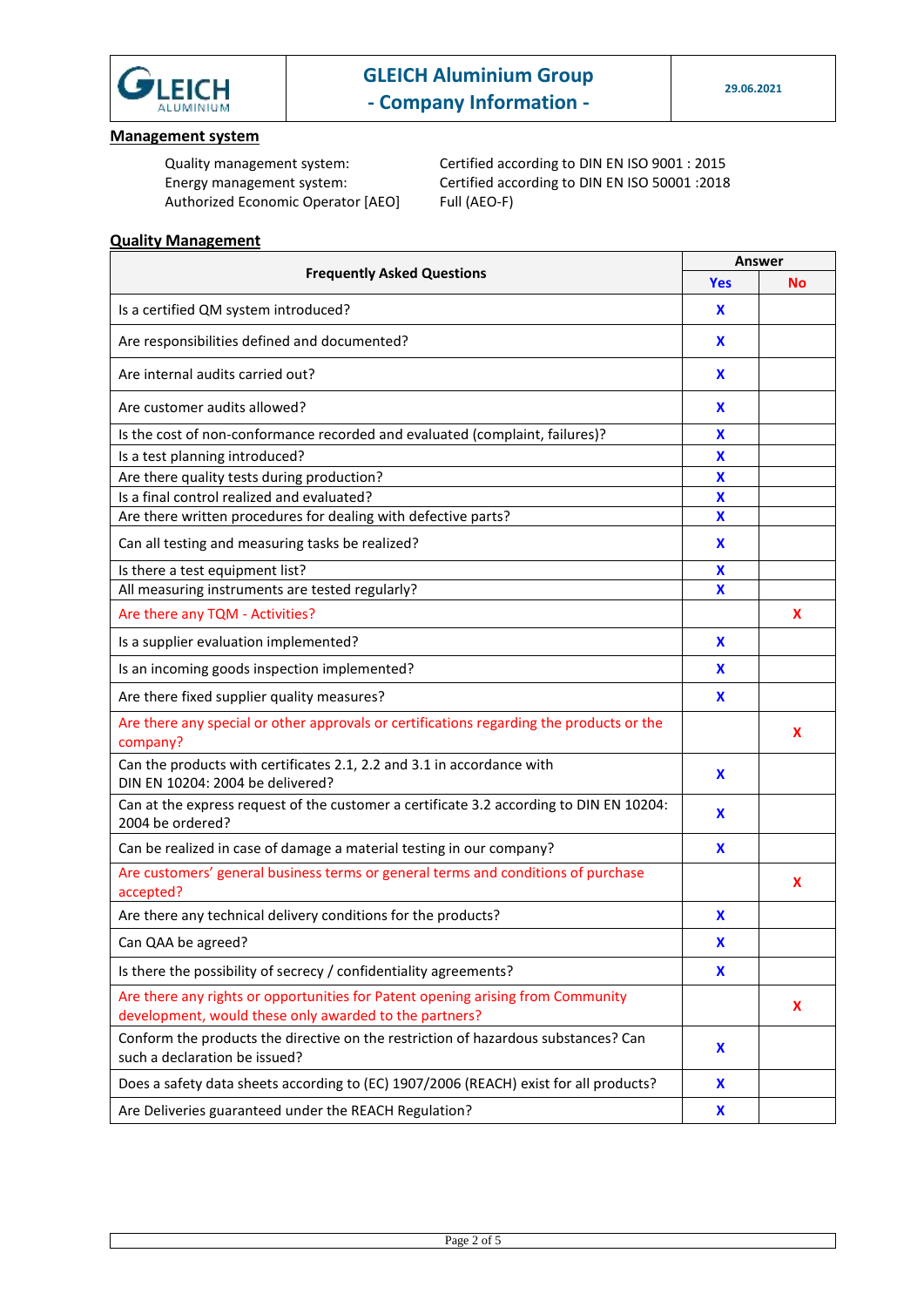

### **Corporate principle**

The corporate management of the GLEICH Group commits himself to maintain a clean and safe environment and a socially and ethically exemplary personnel policy.

One main goal is to secure the future of our company with the best possible sustainability. Sustainability is a development that will bring the needs of the present generation with the requirements of future generations in accordance.

The management of social issues is an important pillar for a successful and sustainable corporate management as well.

We expect from all our business partners - suppliers and customers or other stakeholders - similar principles and rules.

#### **Economic principles**

The GLEICH Group agrees to create all products and services with a high quality, environmentally friendly, socially responsible and fair and to sell them under fair market conditions.

This includes among other things:

- A DIN EN ISO 9001: 2015 certified quality management system,
- A DIN EN ISO 50001 :2018 certified energy management system,
- A certified Authorized Economic Operator (AEO-F),
- A market-oriented product and service management,
- A responsible cost management,
- A sustainable human resources policy,
- A comprehensive safety management,
- A comprehensive social management.

#### **Environmental principles**

The GLEICH Group and all it´s employees commit themselves to preserve and to maintain the ecological balance of our planet. We are committed to a responsible use of resources and act accordingly.

A 100% -Recycling system is part of this commitment.

### **Ethical principles**

All companies and employees of the GLEICH Group commit themselves to a socially responsible and ethically correct behavior.

This includes among other things:

- o To accept and comply the obligation of the National Labor Law as well as international agreements,
- o The prohibition of child-labor,
- o The prohibition of forced labor, also including the purposes of Social Accountability 8000 (SA8000),
- $\circ$  Compliance with all applicable rules, regulations and directives relating to the health and safety of all persons working for the company or in the company,
- $\circ$  Compliance with the maximum working time agreement, a socially designed overtime arrangement and sufficient rest time regulations (at least 1 day a week off work and generous vacation policy)
- o Wages that allow secured basic services but at least in the level of the statutory minimum wage,
- o The prohibition of discrimination (no discrimination based on race, caste, national origin, religion, sex, sexual orientation, union or political membership),
- $\circ$  The prohibition of disciplinary measures in accordance with the SA8000 (psychological, physical and verbal abuse or their acceptance and coercing [bullying] oft he staff),
- o The prohibition of any restrictions concerning the freedom of speech,
- o No processing / use of raw materials, which are obtained in defiance of social, ethical, environmental, economic or principles of international law (conflict of raw materials, inter alia in accordance with the Dodd-Frank Act).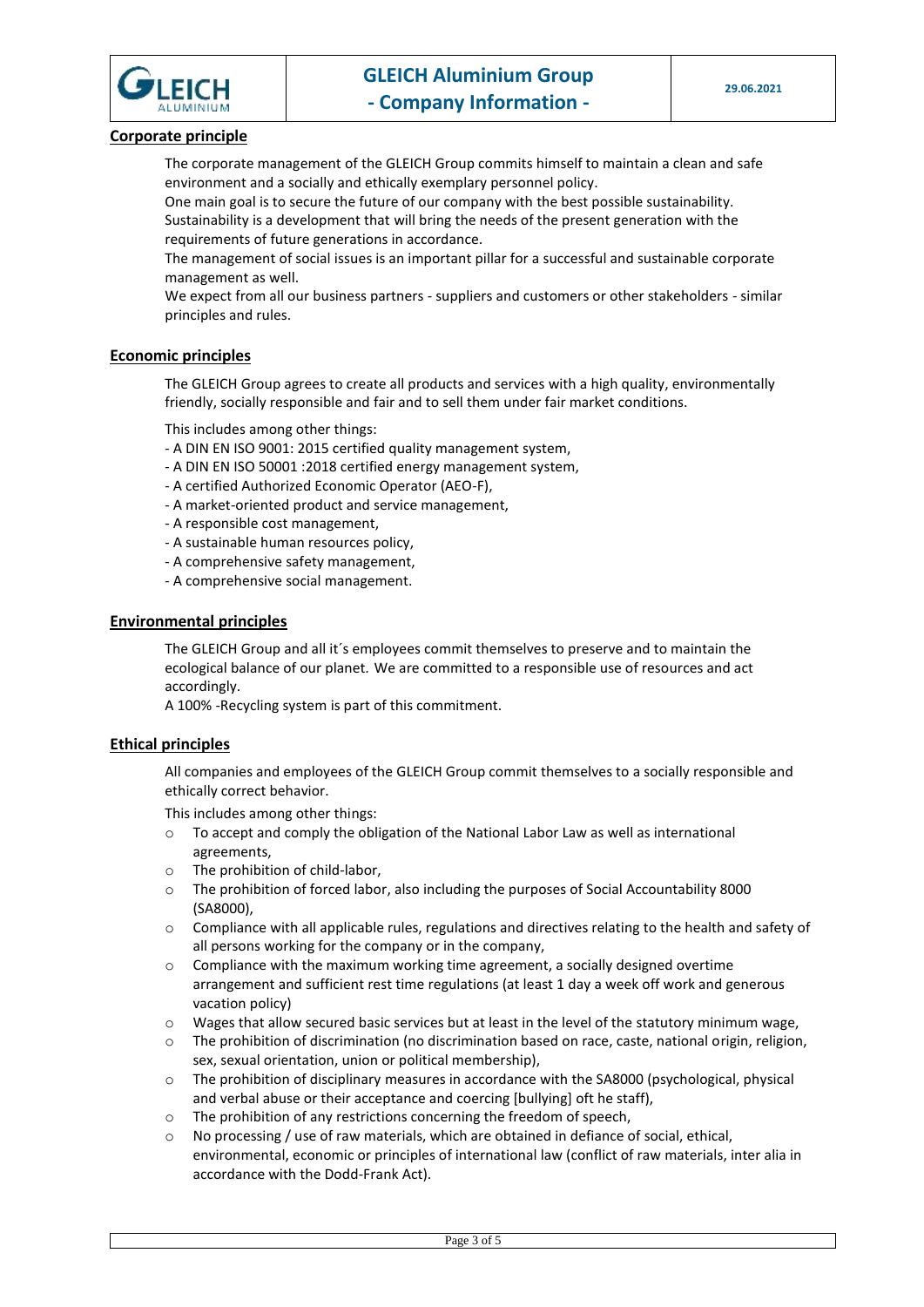

#### **Loyalty**

Loyalty means to trust each other. GLEICH shares this trust with its customers, employees and suppliers based on an open and honest partnership.

Loyalty is one of the fundamentals within our company and our business relations.

### **Integrity**

With our global business activities we condemn all practices that are not based on trust, integrity and fairness. Corruption and unfair competition do not contribute to form a long-term harmonious partnership. All our partners are aware of this principle and are invited by us, also to refrain from such practices.

### **Organizations within the GLEICH Group**

### *GLEICH Aluminium GmbH*

*Holding* Kirchhoffstraße 2 24568 Kaltenkirchen, Germany Managing Director: Christel Gleich, Roland Gleich Phone: +49 (0) 4191 4070 0 Fax: +49 (0) 4191 5070 500 E-Mail: [info@gleich.de](mailto:info@gleich.de)

### *GLEICH Aluminiumwerk GmbH & Co. KG*

*G.AL-Plate-Production* Kirchhoffstraße 2 24568 Kaltenkirchen, Germany Managing Director: Roland Gleich Phone: +49 (0) 4191 5070 0 Fax: +49 (0) 4191 5070 500 E-Mail: [sales@gleich.de](mailto:sales@gleich.de)

*GLEICH Aluminium Service-Center GmbH & Co. KG*

*Cutting facility for individual cuttings, End-user sales* Hans-Stockmar-Straße 3 24568 Kaltenkirchen, Germany Managing Director: Roland Gleich, Sebastian Ricken Phone: +49 (0) 4191 5070 232 Fax: +49 (0) 4191 5070 298 E-Mail: [aluminium@gleich.de](mailto:aluminium@gleich.de)